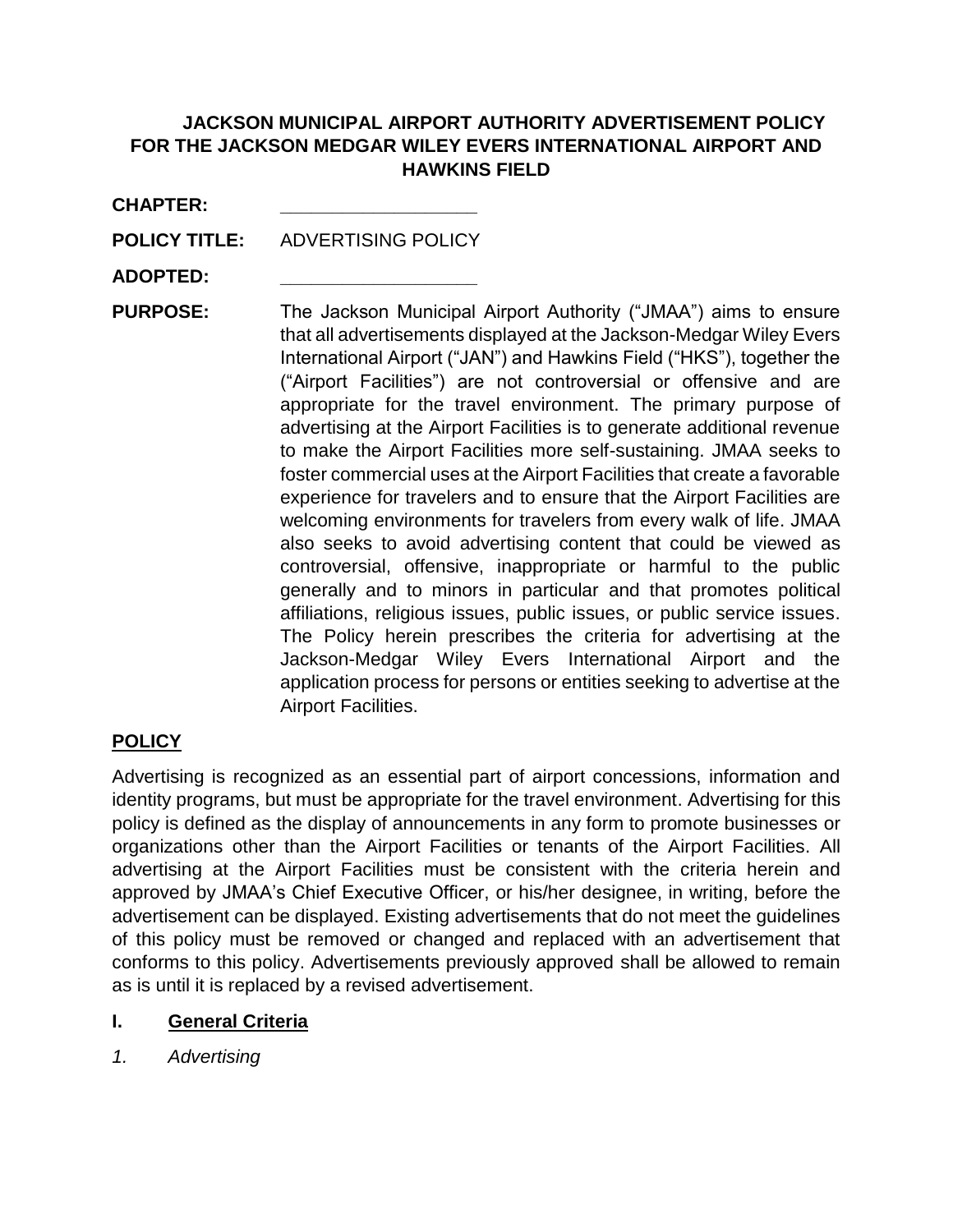- 1.1 Advertisements shall appear only in areas or spaces designated or approved by JMAA, and no advertisement shall appear in areas or spaces not designated or approved by JMAA.
- 1.2 Advertisements must comply with any applicable safety standards, federal statutes, state statutes, regulations, or city ordinances.
- 1.3 Advertisements shall not advertise services, entities, companies, organizations in conflict with the business and organization objectives of JMAA.
- 1.4 Advertisements shall not contain nudity, profanity or obscene, pornographic, criminal, sexually oriented, sexually suggestive, or violent material; market adult rated films, video games or books, adult stores, video stores, services, internets sites, escort services, nude or partially nude clubs, tobacco products, e-cigarette, or illegal/prohibited substances; contain commentary, advocacy, or promotion as to social, political (including ballot questions, initiatives, petitions, referendums), religious, or rhetorical issues; advocate for or against political candidates, political campaigns, ballot measures, or political parties or organizations; refer to any public office or candidate for public office; present public service announcements; or advocate a position (directly or indirectly) on any public policy, or social or public issue.
- 1.5 Advertisements for gaming activities shall include a gaming addiction warning.
- 1.6 Advertisements shall not be false, misleading, fraudulent or deceptive.
- 1.7 Advertisements shall not demean or disparage individuals, the businesses or entities that do business at the Airport Facilities, or the Airport Facilities. For purposes of determining whether an advertisement or speech contains disparaging or demeaning material, JMAA will determine whether a reasonably prudent person, knowledgeable of the airport traveling public and using prevailing community standards, would believe that the advertisement contains material that is demeaning or disparaging.
- 1.8 Advertisements shall not promote any unlawful goods, services or conduct.
- 1.9 Advertisements shall not be libelous, infringe on a copyright or trademark or include any material, depiction, symbol, product, etc. without proper authorization.
- 1.10 Advertisements shall not include the names of or imply or contain any endorsement by the Jackson Municipal Airport Authority, JMAA Board of Commissioners, Jackson-Medgar Wiley Evers International Airport, Hawkins Field, or the City of Jackson, Mississippi, unless said endorsement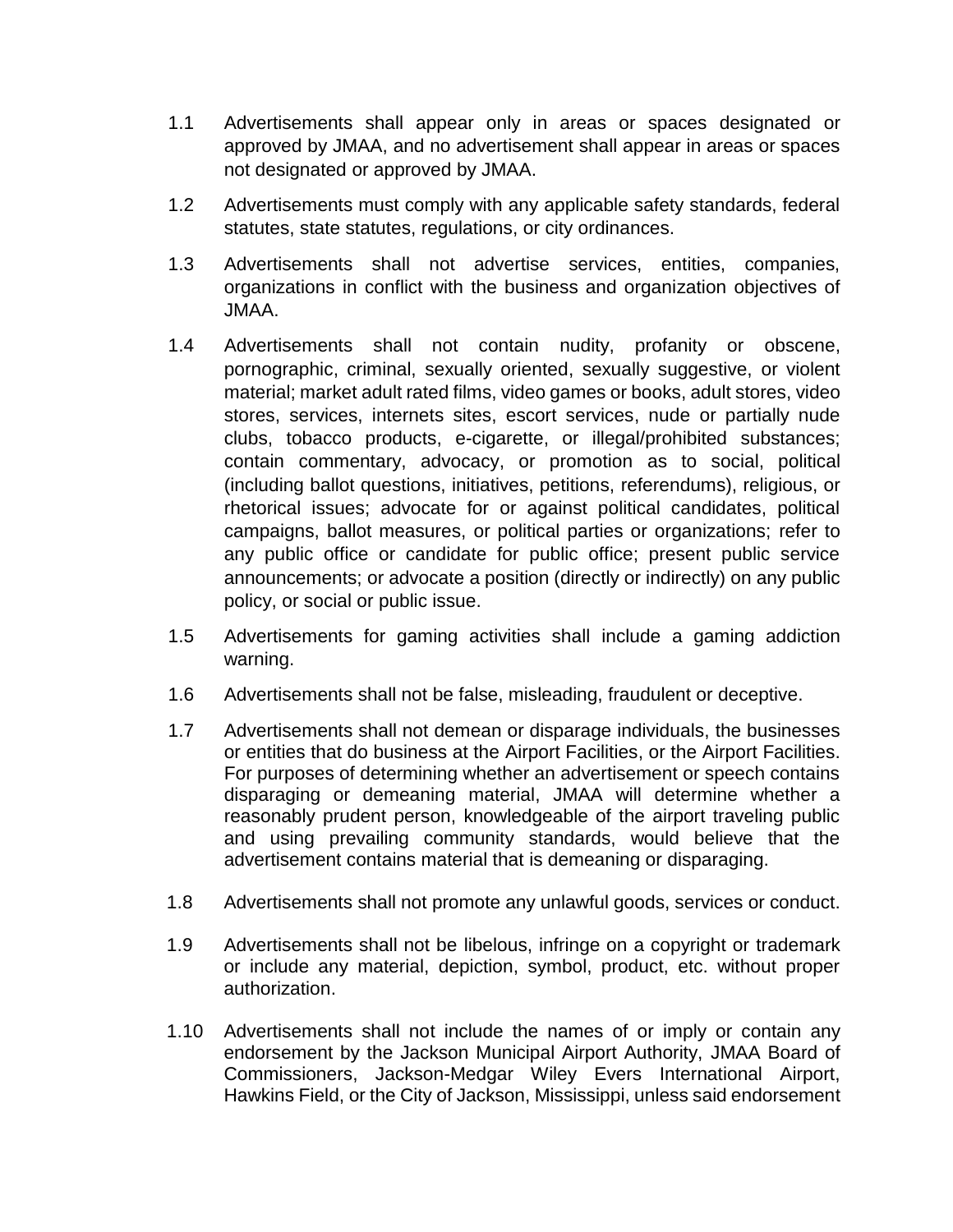is specifically authorized in writing by an authorized representative of the endorsing entity.

- 1.11 Advertisements shall not contain images or information that demeans an individual or group of individuals based race, color, religion, national origin, ancestry, gender, age, disability or sexual orientation
- 1.12 Advertisements shall not include information related to or direct viewers, callers, readers, etc. to materials that would violate the criteria prescribed in numbers "1.1" through "1.12" above.

### **II. Severability**

The General Criteria provisions stated above are severable, and if any criteria are held invalid in any circumstances, such holding shall not affect any other provision or circumstance. All General Criteria provisions shall be construed and interpreted to meet all constitutional and other legal requirements.

### **III. Indemnity**

Advertisers will indemnify and hold harmless the Jackson Municipal Airport Authority, JMAA Board of Commissioners, Jackson-Medgar Wiley Evers International Airport, Hawkins Field, City of Jackson, Mississippi, and their officers, employees and agents, against all expenses and losses resulting from the publication of the contents of the advertisement, including, but not limited to claims for libel, violation of privacy, copyright infringement, or plagiarism.

### **IV. Application Process**

See the document entitled "Jackson Municipal Airport Authority Advertisement Application Process" which is attached as an exhibit to this policy.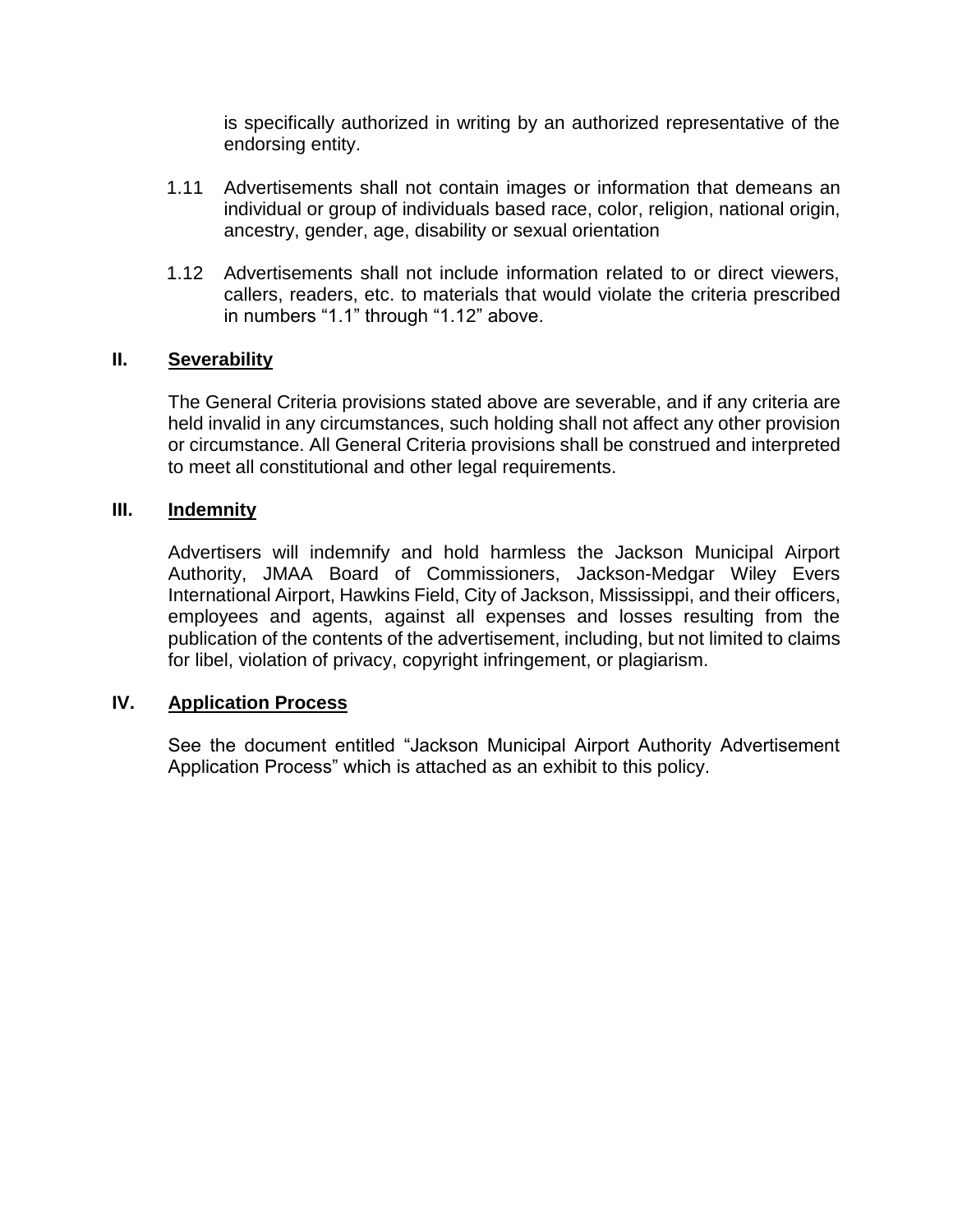## **JACKSON MUNICIPAL AIRPORT AUTHORITY ADVERTISEMENT APPLICATION PROCESS**

To advertise at the Jackson-Medgar Wiley Evers International Airport and Hawkins Field ("Airport Facilities") each entity, individual or community promotion organization must apply in accordance with the following procedure.

# *A. Commercial Advertising*

Each entity or individual must submit the proposed advertisement in the form that it will be displayed (including video, digital, etc.), along with a written description, to the Jackson Municipal Airport Authority ("JMAA") advertising concessionaire. Contact information for the concessionaire is posted on the JMAA website <http://jmaa.com/>. The submittal must provide the name of the entity or individual providing the product or service being advertised, clearly state and define what is being advertised, and the desired format of the presentation (copy, video). The proposed advertisement must comply with JMAA's advertisement policy to which this application process is attached.

The proposed application will be evaluated internally by JMAA to ensure its compliance with the JMAA Advertisement Policy. Upon approval of compliance through JMAA's internal evaluation process, JMAA will provide a decision authorizing or denying applicants request to advertise at the Airport Facilities.

- (i) If the proposed advertisement does not comply with JMAA's Advertisement Policy and includes restricted information, the applicant will be notified in writing that a restricted depiction, symbol or restricted information is included in the proposed advertisement and must be removed from the proposed advertisement to be approved.
- (ii) Within fourteen (14) days after being notified, the applicant must submit the proposed advertisement excluding the restricted depiction, symbol or restricted information or written communication requesting a specific amount of time to submit the changed proposed advertisement.
	- $\circ$  Once the revised proposal is submitted to the JMAA advertising concessionaire, said proposed advertisement will be re-evaluated through JMAA's internal evaluation process.
	- o If no revised proposal is received by JMAA's concessionaire within the fourteen (14) day period, the advertisement application will be denied.
- (iii) If the applicant entity or individual disputes that the advertisement is noncompliant, the applicant has the right to appeal JMAA's determination to the Chief Executive Officer by written appeal describing the basis for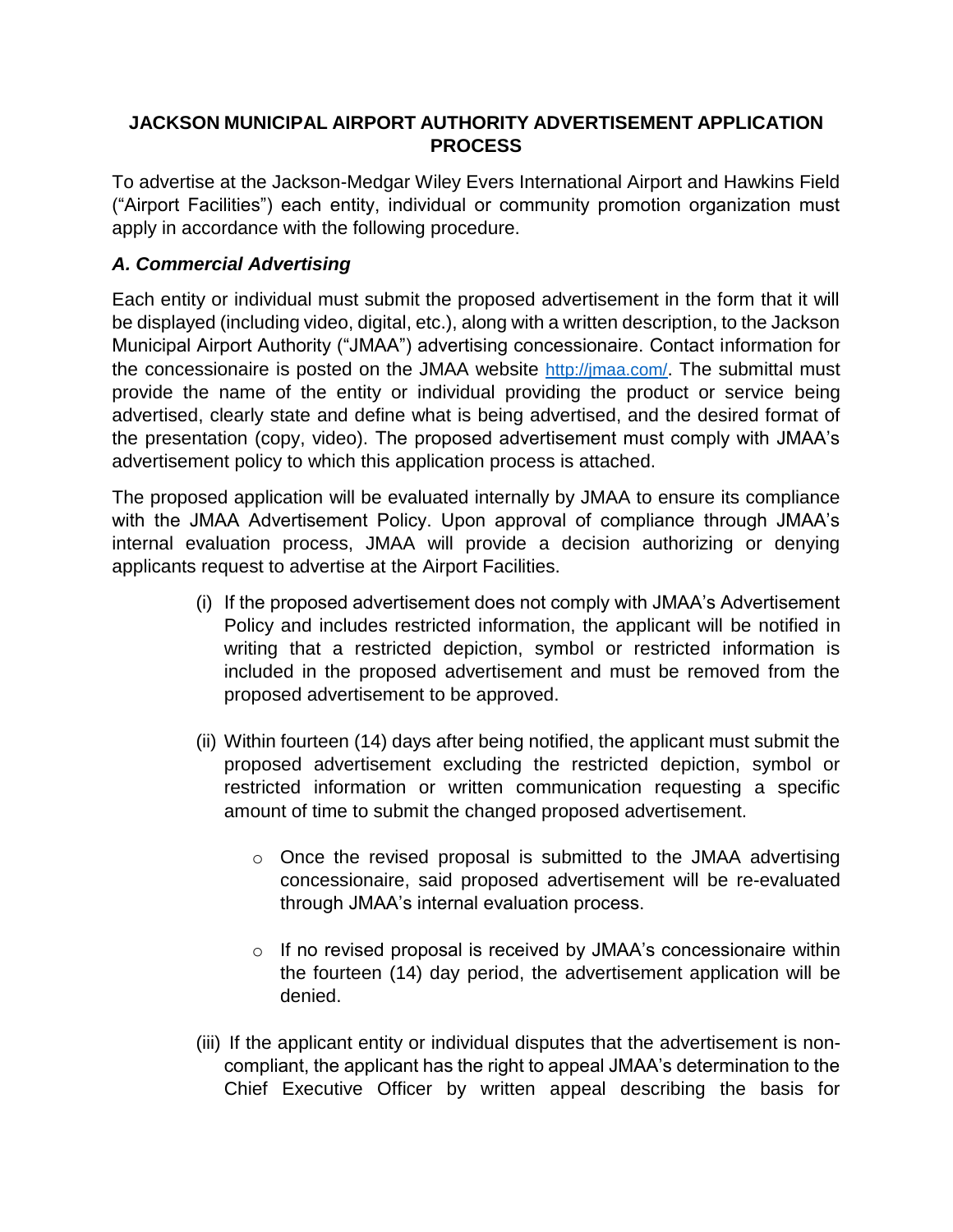challenging the non-approval. The appeal must be delivered to the JMAA's Chief Executive Officer within ten (10) days after receipt of written notification of non-compliance. Failure to appeal within ten (10) days will constitute a waiver of the right to appeal.

(iv) When the Chief Executive Officer receives the appeal, he or she will direct a Board Memorandum to the Board of Commissioners informing the Board of the appeal and related proposed advertisement. The Board will then approve or object the advertisement. If the Board objects to the proposed advertisement then the requesting entity, company or organization can at its own expense revise the advertisement and resubmit the advertisement for approval.

# **B. Community Promotion Organizations Advertising**

Each Community Promotion Organization ("CPO") must submit the proposed advertisement in the form that it will be displayed (including video, digital, etc.), along with a written description and the attached "Request For Use of Community Promotion Organization Advertisement" form, to the JMAA advertising concessionaire. Contact information for the concessionaire is posted on the JMAA website <http://jmaa.com/>. The submittal must provide the name of the CPO requesting the advertisement, clearly state and define what is being advertised, and provide the desired format of the advertisement. (copy, video). The proposed advertisement must comply with JMAA's advertisement policy to which this application process document is attached.

The proposed application will be evaluated internally by JMAA to ensure its compliance with the JMAA Advertisement Policy. Upon approval of compliance through JMAA's internal evaluation process, JMAA will provide a decision authorizing or denying applicants request to advertise at the Airport Facilities.

- (i) If the proposed advertisement does not comply with JMAA's Advertisement Policy and includes restricted information, the applicant will be notified in writing that a restricted depiction, symbol or restricted information is included in the proposed advertisement and must be removed from the proposed advertisement to be approved.
- (ii) Within fourteen (14) days after being notified, the applicant must re-submit the proposed advertisement excluding the restricted depiction, symbol or restricted information or written communication requesting a specific amount of time to submit the changed proposed advertisement.
	- $\circ$  Once the revised proposal is re-submitted to the JMAA advertising concessionaire, said proposed advertisement will be re-evaluated through JMAA's internal evaluation process.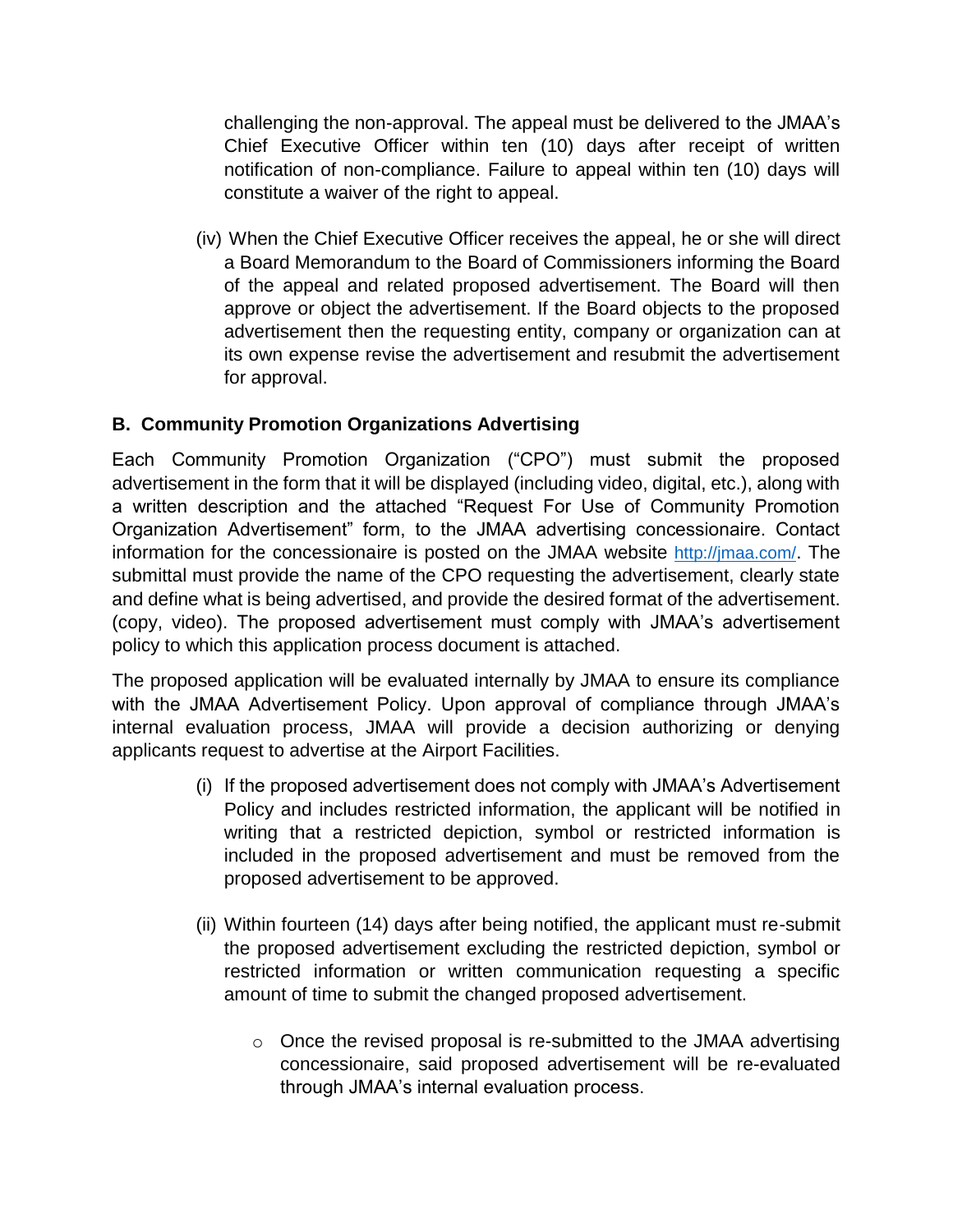- o If JMAA's concessionaire receives no revised proposal within the fourteen (14) day time-period, the advertisement application will be denied.
- (iii) If the applicant CPO disputes that the advertisement is non-compliant, the applicant has the right to appeal JMAA's determination to the Chief Executive Officer by written appeal describing the basis for challenging the non-approval. The appeal must be delivered to the JMAA's Chief Executive Officer within ten (10) days after receipt of written notification of noncompliance. Failure to appeal within ten (10) days will constitute a waiver of the right to appeal.
- (iv)When the Chief Executive Officer receives the appeal, he or she will direct a Board Memorandum to the Board of Commissioners informing the Board of the appeal and related proposed advertisement. The Board will then approve or object the advertisement. If the Board objects to the proposed advertisement then the requesting entity, company or organization can at its own expense revise the advertisement and resubmit the advertisement for approval.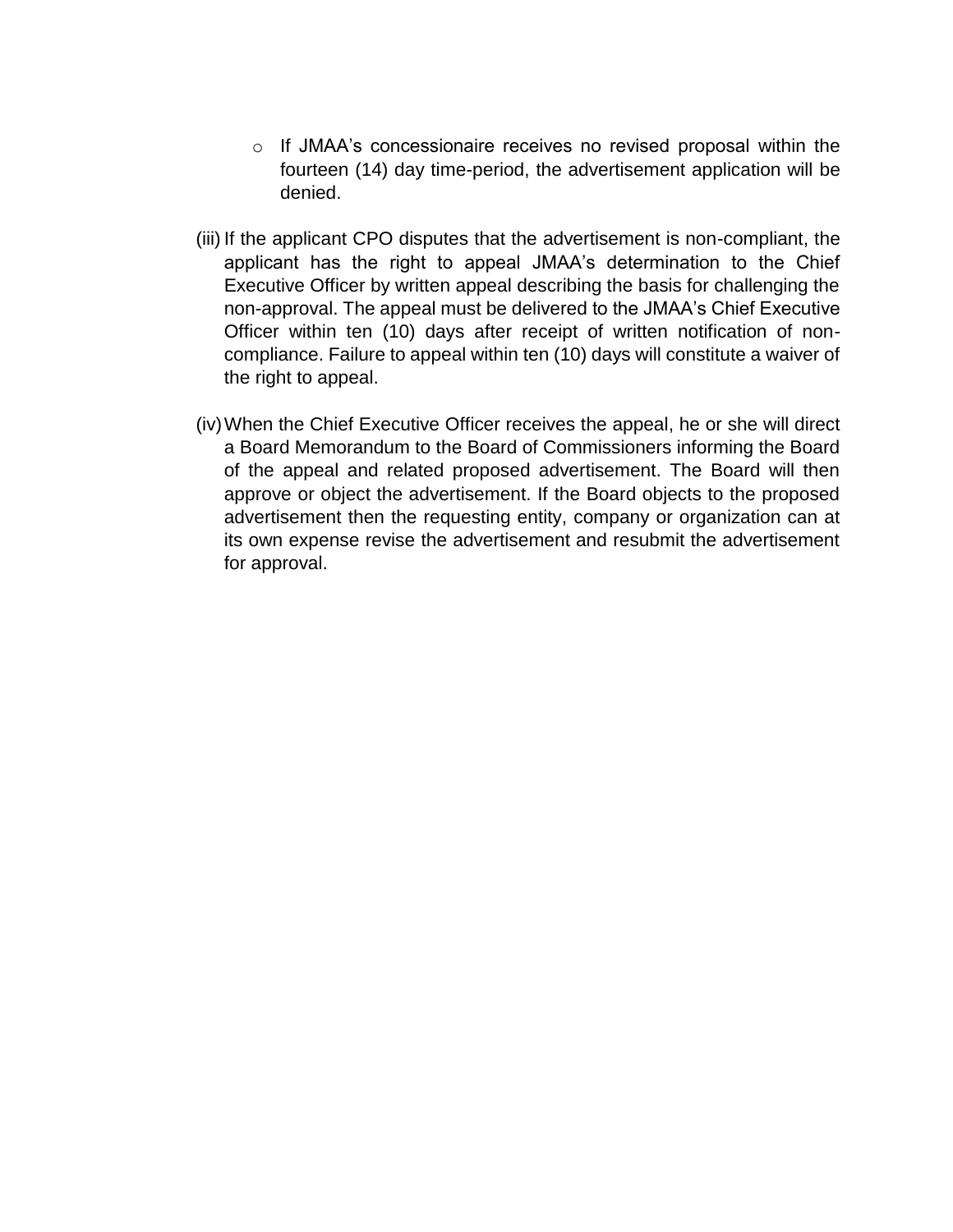#### **REQUEST FOR USE OF COMMUNITY PROMOTION ORGANIZATION ("CPO") ADVERTISEMENT**

JACKSON MUNICIPAL AIRPORT AUTHORITY AIRPORT FACILITIES

| DATE REQUEST SUBMITTED:  |                                                                                         |                                                                                                  |
|--------------------------|-----------------------------------------------------------------------------------------|--------------------------------------------------------------------------------------------------|
| <b>ORGANIZATION:</b>     |                                                                                         |                                                                                                  |
| <b>ADDRESS:</b>          |                                                                                         |                                                                                                  |
| <b>CONTACT NAME (S):</b> |                                                                                         |                                                                                                  |
| <b>CONTACT NUMBER:</b>   |                                                                                         |                                                                                                  |
| <b>CLASSIFICATION:</b>   | <b>VISITORS BUREAU</b><br><b>CONVENTION</b>                                             | <b>JMAA</b>                                                                                      |
|                          |                                                                                         |                                                                                                  |
|                          |                                                                                         |                                                                                                  |
| <b>START TIME:</b>       |                                                                                         |                                                                                                  |
| <b>END TIME:</b>         |                                                                                         |                                                                                                  |
|                          |                                                                                         | ESTIMATED NUMBER OF PERSONS/DELEGATES ATTENDING/ PARTICIPATING                                   |
|                          |                                                                                         |                                                                                                  |
|                          |                                                                                         |                                                                                                  |
|                          | agreed to by JMAA. In other words, CPO advertising will not supersede paid advertising. | and that Community Promotion Organization advertising will occur if no paid advertising has been |
| Further                  | submitted by other qualified Community Promotion Organizations.                         | appropriate time-period that a CPO will advertise in consideration of advertisement requests     |
|                          |                                                                                         |                                                                                                  |

AUTHORIZED SIGNATURE: \_\_\_\_\_\_\_\_\_\_\_\_\_\_\_\_\_\_\_\_\_\_\_\_\_\_\_\_\_\_\_\_\_\_\_\_\_\_\_\_\_\_\_